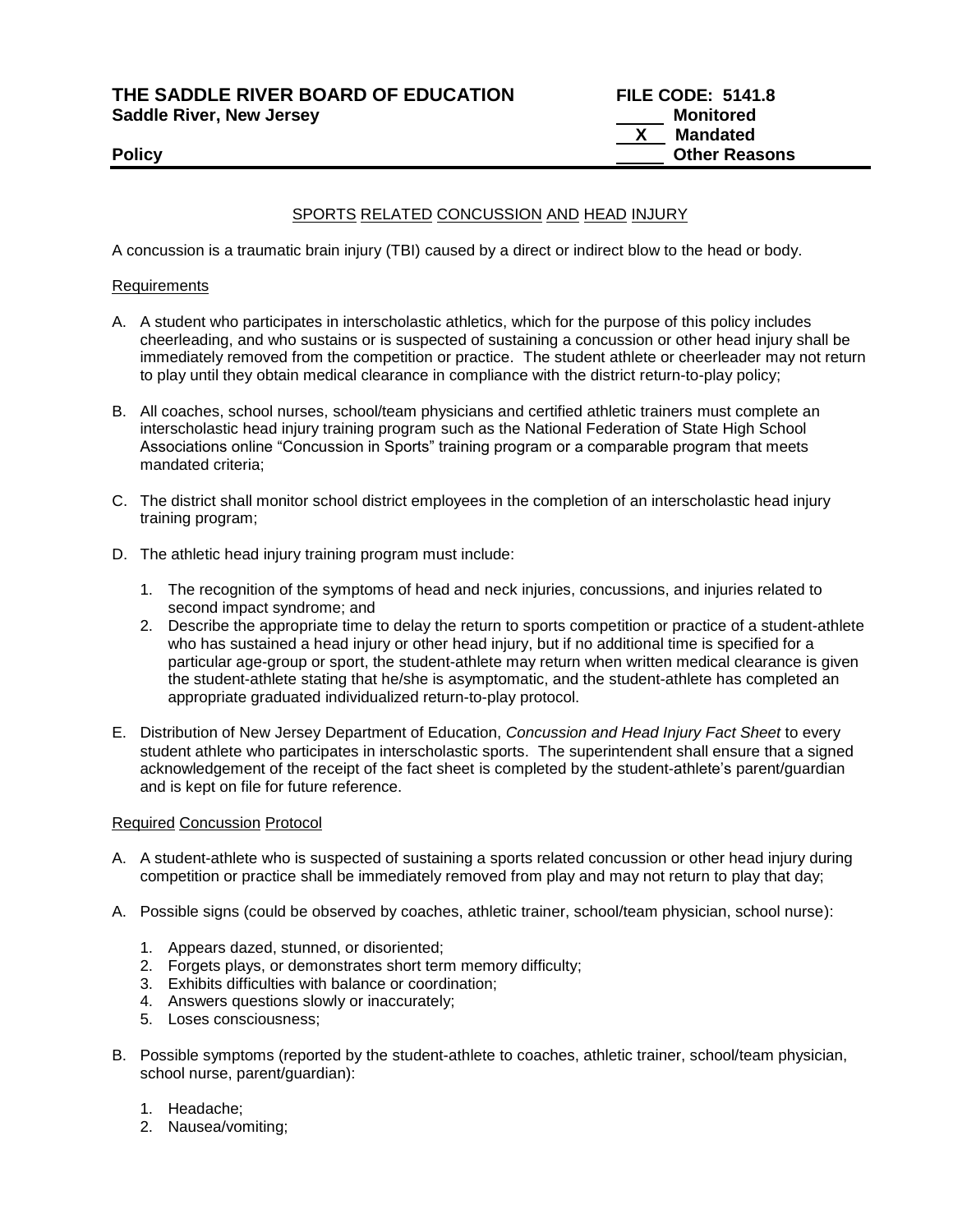## SPORTS RELATED CONCUSSION AND HEAD INJURY (continued)

- 3. Balance problems or dizziness;
- 4. Double vision or changes in vision;
- 5. Sensitivity to light or sound/noise;
- 6. Feeling sluggish or foggy;
- 7. Difficulty with concentration and short term memory;
- 8. Sleep disturbance.
- C. To return to competition and practice the student-athlete must follow the protocol:
	- 1. Immediate removal from competition or practice;
	- 2. School personnel (athletic trainer, school nurse, coach, etc.) should make contact with the studentathlete's parent/guardian and inform them of the suspected sports related concussion or head injury;
	- 3. School personnel (athletic trainer, school nurse, coach, etc.) shall provide the student-athlete with approved information/medical checklist to provide to their parent/guardian and physician or other licensed healthcare professional;
	- 4. The student-athlete must receive written clearance from their physician that the student is asymptomatic and may begin the graduated return-to-play protocol. School personnel (athletic trainer, school nurse, coach, etc.) may consult with the school/team physician after medical clearance is given from the student-athlete's physician.

#### Graduated Return to Competition and Practice Protocol

- A. After written medical clearance is given stating that the student-athlete is asymptomatic, the studentathlete may begin a graduated individualized return-to-play protocol:
	- **Step 1:** No activity, complete physical and cognitive rest. The objective of this step is recovery;
	- **Step 2:** Light aerobic exercise, which includes walking, swimming, or stationary cycling, keeping the intensity less than 70% maximum percentage heart rate: no resistance training. The objective of this step is increased heart rate;
	- **Step 3:** Sport-specific exercise including skating, and/or running; no head impact activities. The objective of this step is to add movement;
	- **Step 4:** Non-contact training drills (e.g. passing drills). The student-athlete may initiate progressive resistance training;
	- **Step 5:** Following medical clearance (consultation between school personnel and students athletes physician), participation in normal training activities. The objective of this step is to restore confidence and assess functional skills by the coaching staff;
	- **Step 6:** Return to play involving normal exertion or game activity.
- B. Symptom checklists, baseline testing and balance testing may be utilized;
- C. If the student-athlete exhibits a re-emergence of any post concussion signs or symptoms once he or she returns-to-play, they will be removed from exertional activities and returned to their school/team physician or primary care physician;
- D. If concussion symptoms reoccur during the graduated return-to-play protocol, the student-athlete will return to the previous level of activity that caused no symptoms.

#### Temporary Accommodations for Student Athlete with Sports Related Head Injuries

A. Consideration of the cognitive effects in returning to the classroom is also an important part of the treatment of sports related concussions and head injuries;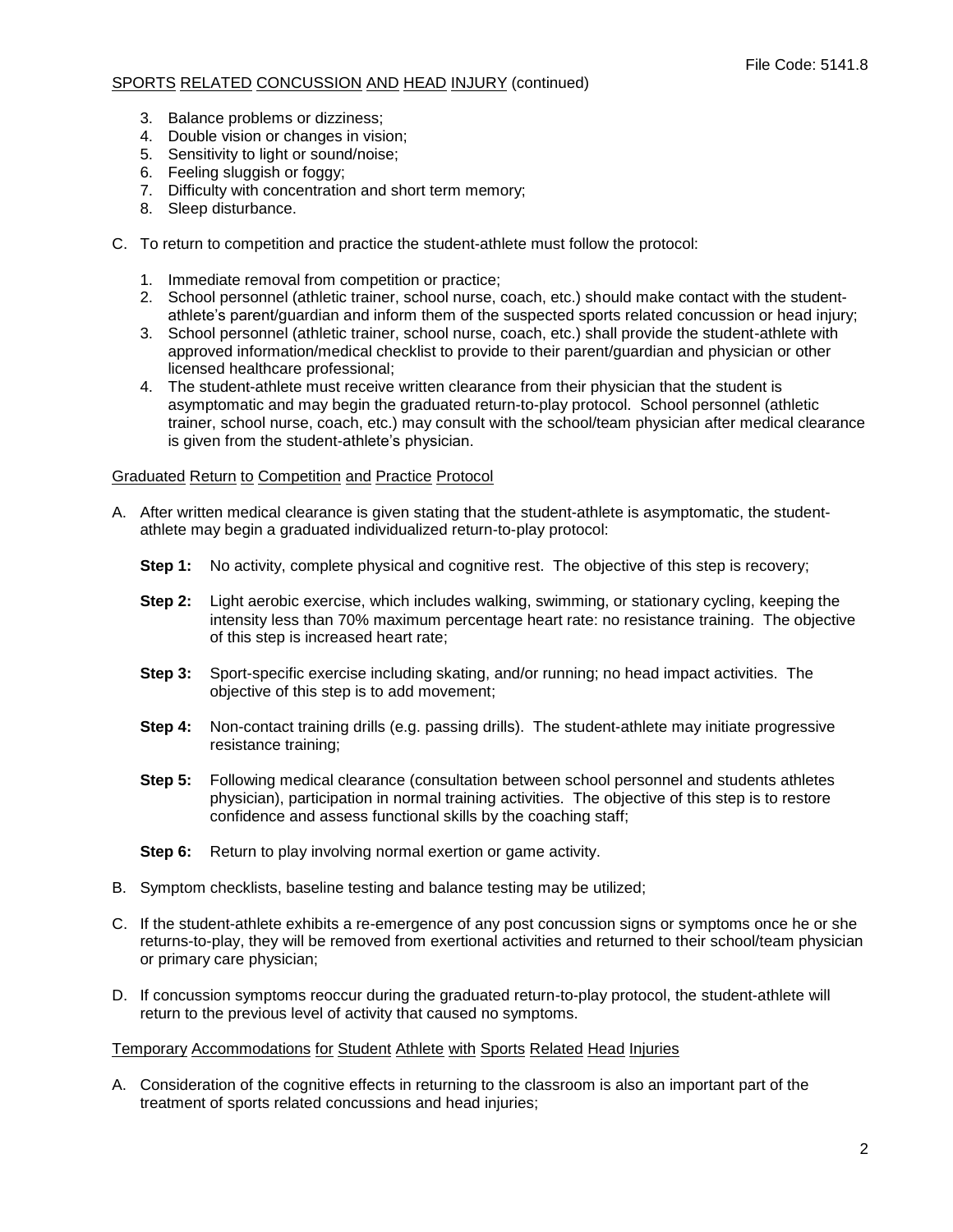### SPORTS RELATED CONCUSSION AND HEAD INJURY (continued)

- B. Mental exertion increases the symptoms from concussions, and affects recovery;
- C. To recover, cognitive rest is just as important as physical rest. Reading, studying, testing, texting -- even watching movies if a student is sensitive to light -- can slow down a student's recovery;
- D. In accordance with the Centers for Disease Control and Prevention toolkit on managing concussions, the board of education may look to address the students' cognitive needs in the following ways;
- E. Students who return to school after a concussion may need to:
	- 1. Take rest breaks as needed, including physical education;
	- 2. Spend fewer hours at school;
	- 3. Be given more time to take tests or complete assignments;
	- 4. Receive help with schoolwork;
	- 5. Reduce time spent on the computer, reading, and writing;
	- 6. Be granted early dismissal from classes to avoid crowded hallways.

#### Annual Review

This policy shall be reviewed annually, and updated as necessary to ensure that it reflects the most current information available on the prevention, risk, and treatment of sports-related concussions and other head injuries.

| Adopted:                       | October 2011   |
|--------------------------------|----------------|
| NJSBA Review/Update:           | June 2014      |
| Readopted:                     | December 2014  |
| <b>SRBOE Reviewed/Updated:</b> | September 2015 |
| Readopted:                     | February 2016  |

Key Words

Concussion, Head Injury, Sports, Athletics,

| Legal References: N.J.S.A. 18A:16-6, -6.1<br>N.J.S.A. 18A:35-4.6 et seq.<br>N.J.S.A. 18A:40-1 | Indemnity of officers and employees against civil actions<br>Parents Right to Conscience Act of 1979<br>Employment of medical inspectors, optometrists and<br>nurses; salaries; terms; rules |
|-----------------------------------------------------------------------------------------------|----------------------------------------------------------------------------------------------------------------------------------------------------------------------------------------------|
| N.J.S.A. 18A:40-3                                                                             | Lectures to teachers                                                                                                                                                                         |
| N.J.S.A. 18A:40-5<br>N.J.S.A. 18A:40-6                                                        | Method of examination; notice to parent or guardian                                                                                                                                          |
| N.J.S.A. 18A:40-7, -8,                                                                        | In general                                                                                                                                                                                   |
| $-10. -11$                                                                                    | Exclusion of students who are ill                                                                                                                                                            |
| N.J.S.A. 18A:40-23 et seq.                                                                    | Nursing Services for Nonpublic School Students                                                                                                                                               |
| N.J.S.A. 18A:40-41.4                                                                          | Removal of student athlete or cheerleader from<br>competition, practice; return                                                                                                              |
| N.J.A.C. 6A:16-1.1et seq.                                                                     | Programs to Support Student Development                                                                                                                                                      |
| See particularly:<br>N.J.A.C. 6A:16-1.1, -1.3,<br>$-2.1, -2.3, -2.4$                          |                                                                                                                                                                                              |
| N.J.A.C. 6A:26-12.1 et seq.                                                                   | Operation and Maintenance of School                                                                                                                                                          |
| See particularly:<br>N.J.A.C. 6A:26-12.3                                                      | <b>Facilities</b>                                                                                                                                                                            |
|                                                                                               | Plainfield Board of Education v. Cooperman, 105 NJ 587 (1987)                                                                                                                                |

**Possible Cross References:** \*1410 Local units